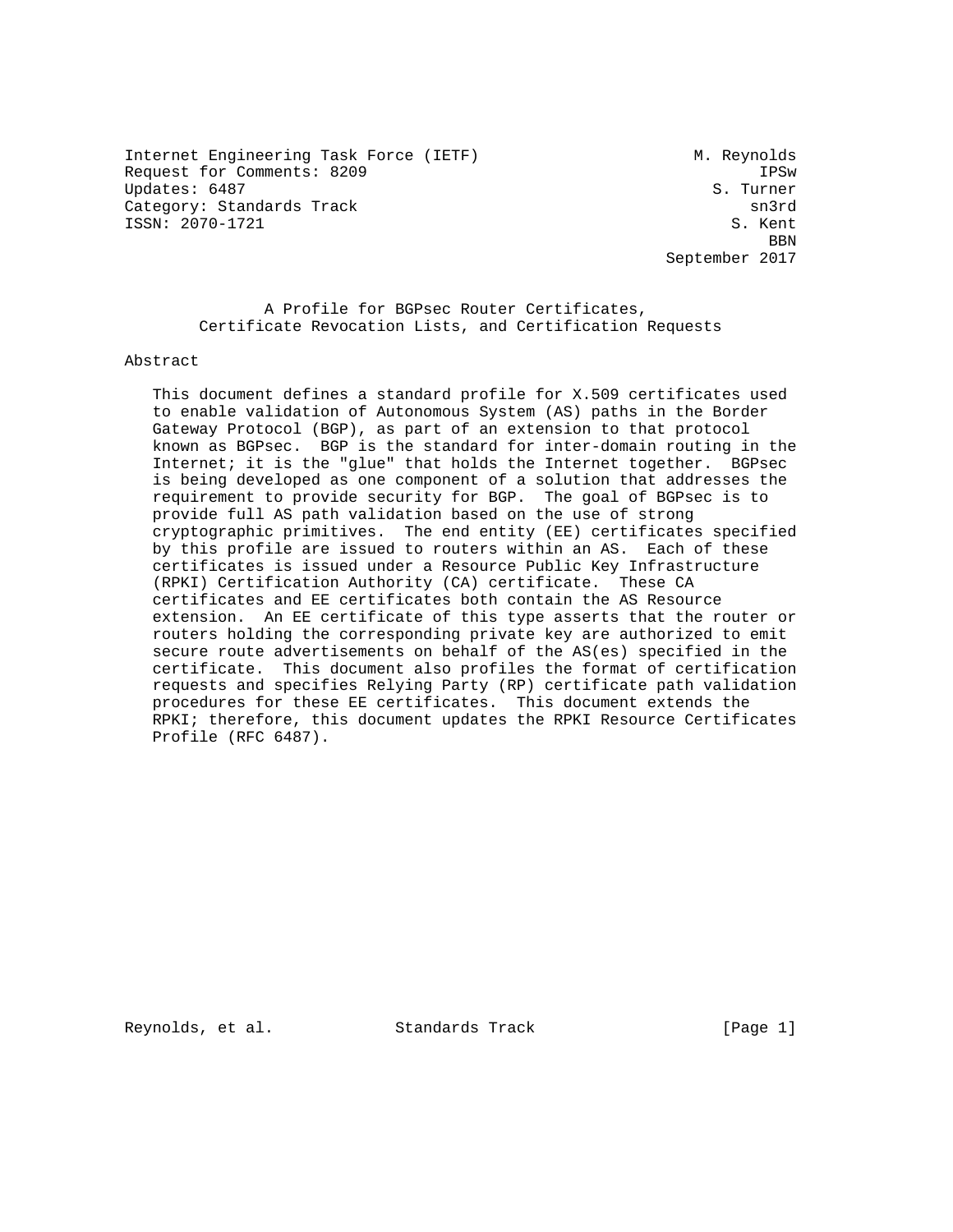Status of This Memo

This is an Internet Standards Track document.

 This document is a product of the Internet Engineering Task Force (IETF). It represents the consensus of the IETF community. It has received public review and has been approved for publication by the Internet Engineering Steering Group (IESG). Further information on Internet Standards is available in Section 2 of RFC 7841.

 Information about the current status of this document, any errata, and how to provide feedback on it may be obtained at https://www.rfc-editor.org/info/rfc8209.

Copyright Notice

 Copyright (c) 2017 IETF Trust and the persons identified as the document authors. All rights reserved.

 This document is subject to BCP 78 and the IETF Trust's Legal Provisions Relating to IETF Documents (https://trustee.ietf.org/license-info) in effect on the date of publication of this document. Please review these documents carefully, as they describe your rights and restrictions with respect to this document. Code Components extracted from this document must include Simplified BSD License text as described in Section 4.e of the Trust Legal Provisions and are provided without warranty as described in the Simplified BSD License.

Reynolds, et al. Standards Track [Page 2]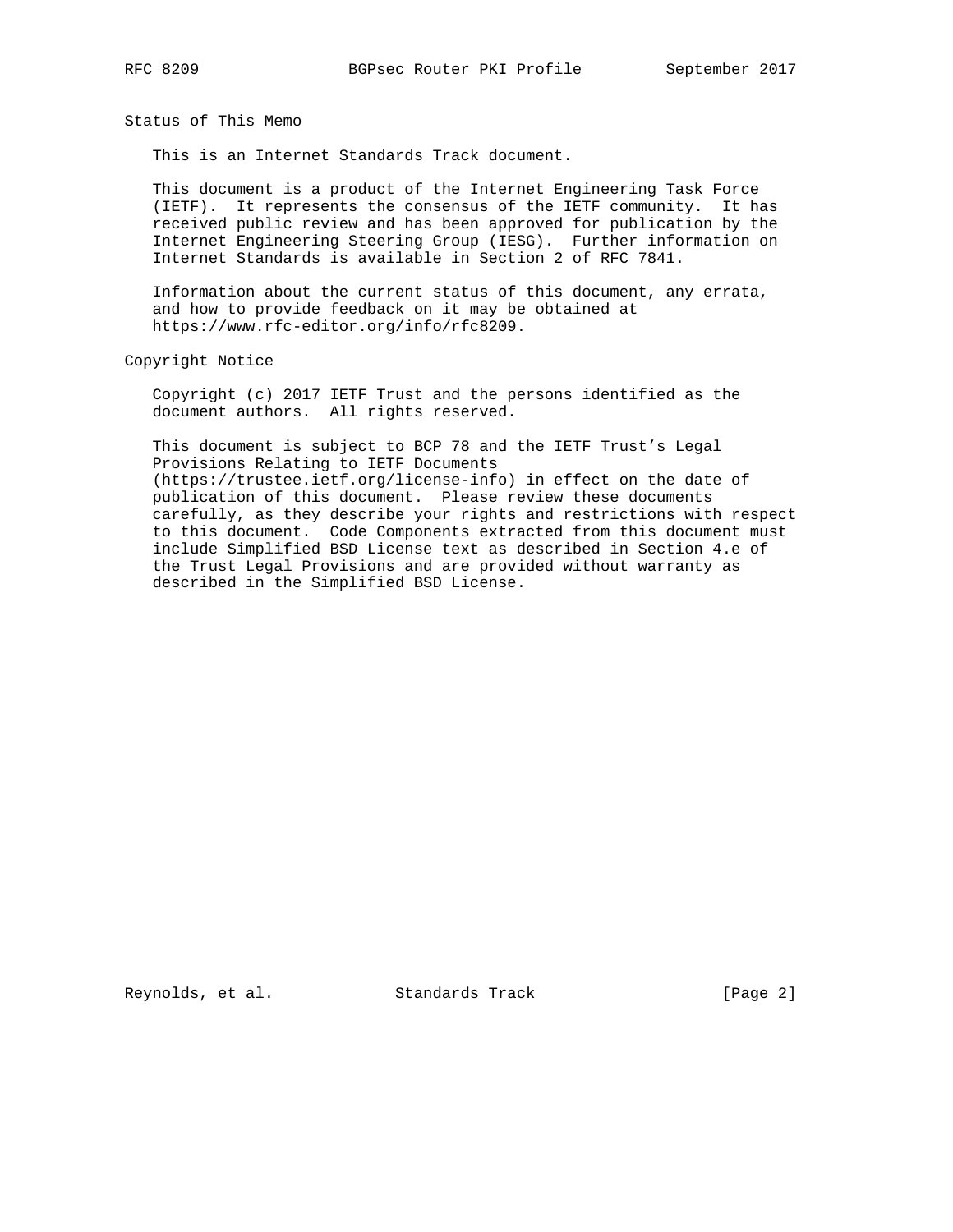| Table of Contents |  |
|-------------------|--|
|-------------------|--|

| Describing Resources in Certificates 4<br>2.                 |                                       |
|--------------------------------------------------------------|---------------------------------------|
| $\overline{3}$ .                                             |                                       |
|                                                              |                                       |
|                                                              |                                       |
|                                                              |                                       |
| 3.1.3. BGPsec Router Certificate Version 3                   |                                       |
|                                                              |                                       |
|                                                              |                                       |
|                                                              |                                       |
|                                                              | 3.1.3.3. Subject Information Access 7 |
|                                                              |                                       |
|                                                              |                                       |
| 3.2. BGPsec Router Certificate Request Profile 7             |                                       |
| 3.3. BGPsec Router Certificate Validation  8                 |                                       |
| 3.4. Router Certificates and Signing Functions in the RPKI 8 |                                       |
|                                                              |                                       |
| 5.                                                           |                                       |
|                                                              |                                       |
| 7.                                                           |                                       |
|                                                              |                                       |
|                                                              |                                       |
|                                                              |                                       |
|                                                              |                                       |
|                                                              |                                       |
|                                                              |                                       |

## 1. Introduction

 This document defines a profile for X.509 end entity (EE) certificates [RFC5280] for use in the context of certification of Autonomous System (AS) paths in the BGPsec protocol. Such certificates are termed "BGPsec Router Certificates". The holder of the private key associated with a BGPsec Router Certificate is authorized to send secure route advertisements (BGPsec UPDATEs) on behalf of the AS(es) named in the certificate. A router holding the private key is authorized to send route advertisements (to its peers) identifying the router's AS number (ASN) as the source of the advertisements. A key property provided by BGPsec is that every AS along the AS path can verify that the other ASes along the path have authorized the advertisement of the given route (to the next AS along the AS path).

Reynolds, et al. Standards Track [Page 3]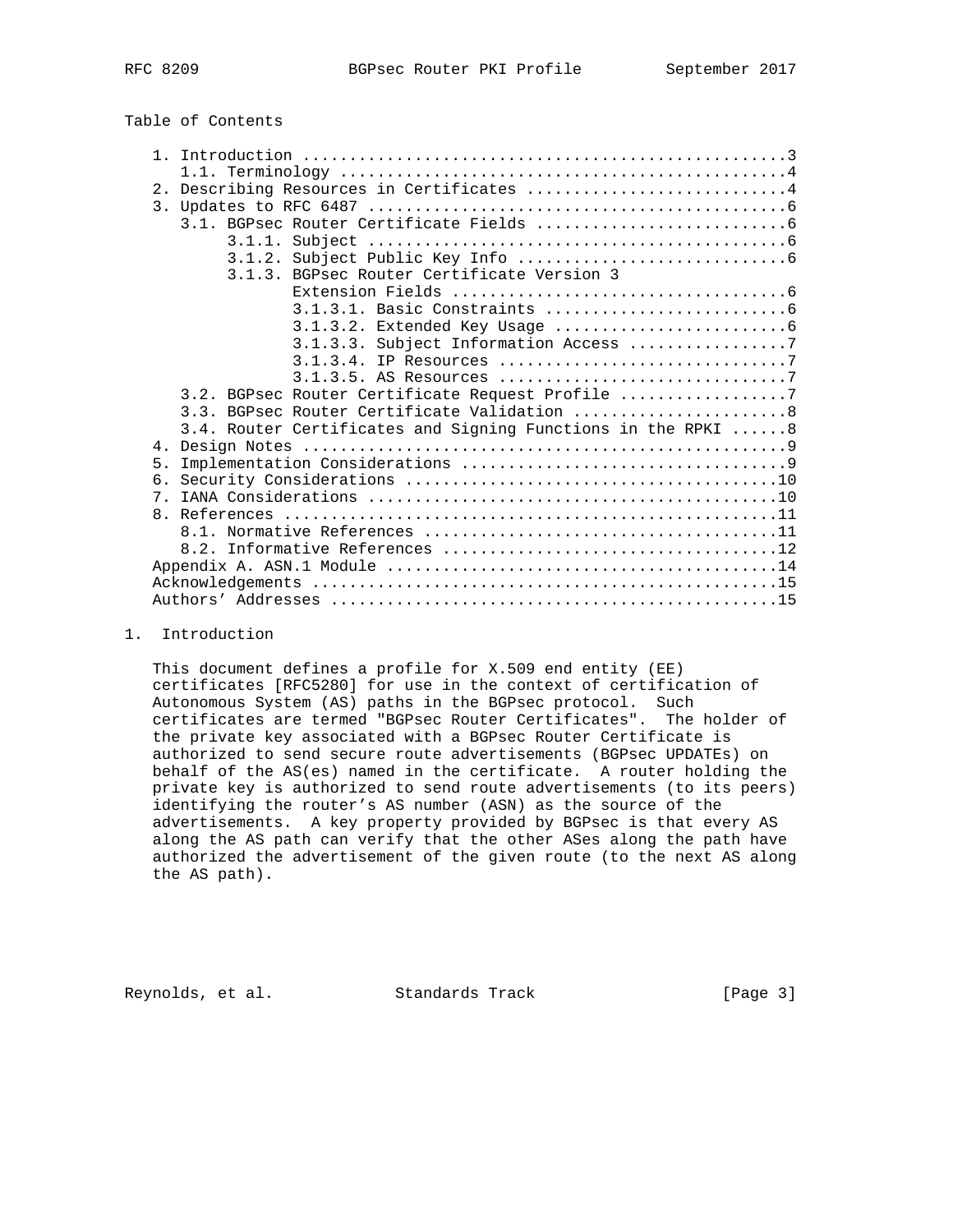This document is a profile of [RFC6487], which is a profile of [RFC5280]; thus, this document updates [RFC6487]. It establishes requirements imposed on a Resource Certificate that is used as a BGPsec Router Certificate, i.e., it defines constraints for certificate fields and extensions for the certificate to be valid in this context. This document also profiles the certification requests used to acquire BGPsec Router Certificates. Finally, this document specifies the Relying Party (RP) certificate path validation procedures for these certificates.

## 1.1. Terminology

 It is assumed that the reader is familiar with the terms and concepts described in "A Profile for X.509 PKIX Resource Certificates" [RFC6487], "BGPsec Protocol Specification" [RFC8205], "A Border Gateway Protocol 4 (BGP-4)" [RFC4271], "BGP Security Vulnerabilities Analysis" [RFC4272], "Considerations in Validating the Path in BGP" [RFC5123], and "Capabilities Advertisement with BGP-4" [RFC5492].

 The key words "MUST", "MUST NOT", "REQUIRED", "SHALL", "SHALL NOT", "SHOULD", "SHOULD NOT", "RECOMMENDED", "NOT RECOMMENDED", "MAY", and "OPTIONAL" in this document are to be interpreted as described in BCP 14 [RFC2119] [RFC8174] when, and only when, they appear in all capitals, as shown here.

2. Describing Resources in Certificates

 Figure 1 depicts some of the entities in the Resource Public Key Infrastructure (RPKI) and some of the products generated by RPKI entities. IANA issues a Certification Authority (CA) certificate to each Regional Internet Registry (RIR). The RIR in turn issues a CA certificate to an Internet Service Provider (ISP). The ISP in turn issues EE certificates to itself to enable verification of signatures on RPKI signed objects. The CA also generates Certificate Revocation Lists (CRLs). These CA and EE certificates are referred to as "Resource Certificates" and are profiled in [RFC6487]. [RFC6480] envisioned using Resource Certificates to enable verification of manifests [RFC6486] and Route Origin Authorizations (ROAs) [RFC6482]. ROAs and manifests include the Resource Certificates used to verify them.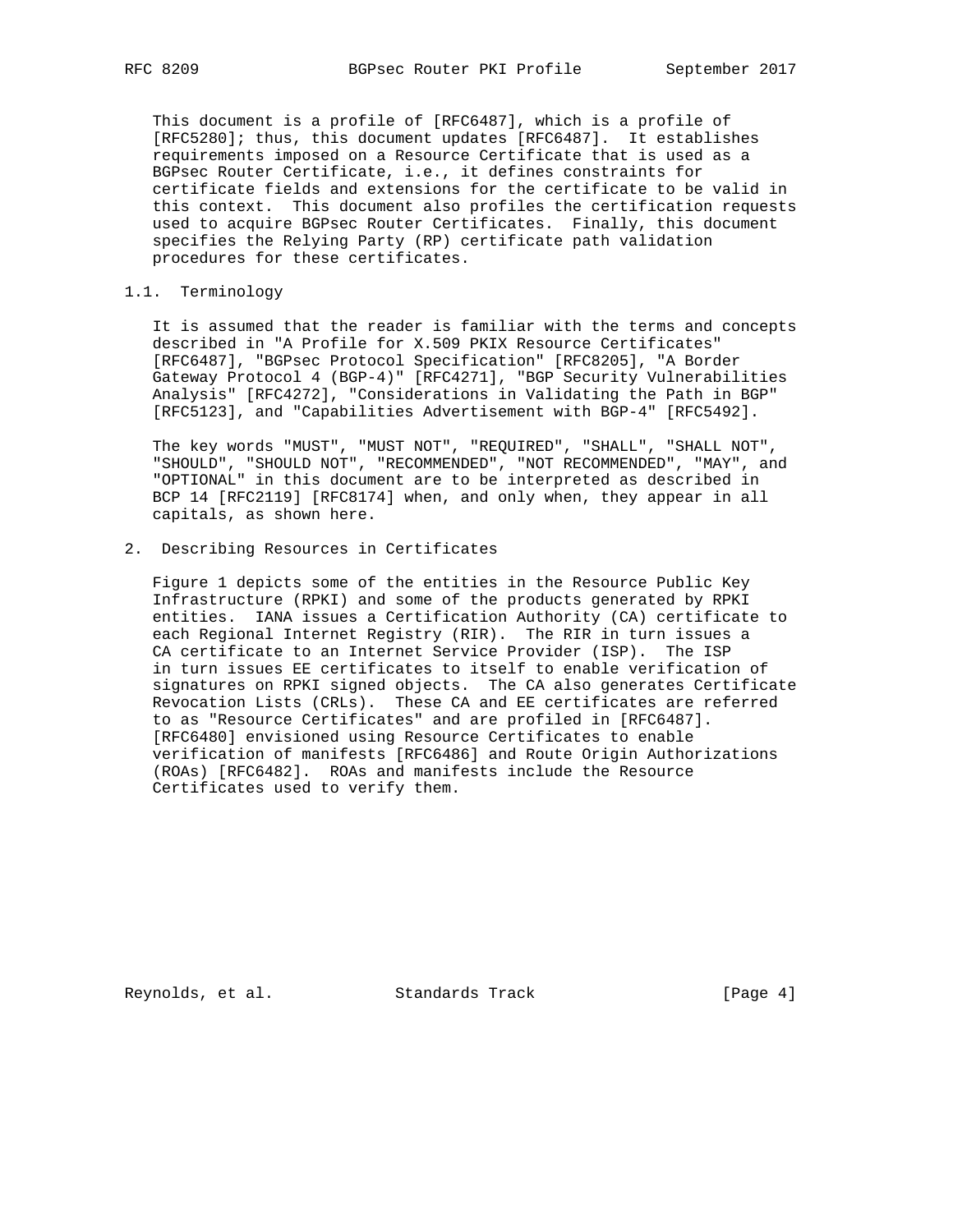

#### Figure 1

 This document defines another type of Resource Certificate, which is referred to as a "BGPsec Router Certificate". The purpose of this certificate is explained in Section 1 and falls within the scope of appropriate uses defined within [RFC6484]. The issuance of BGPsec Router Certificates has minimal impact on RPKI CAs because the RPKI CA certificate and CRL profile remain unchanged (i.e., they are as specified in [RFC6487]). Further, the algorithms used to generate RPKI CA certificates that issue the BGPsec Router Certificates and the CRLs necessary to check the validity of the BGPsec Router Certificates remain unchanged (i.e., they are as specified in [RFC7935]). The only impact is that RPKI CAs will need to be able to process a profiled certificate request (see Section 3.2) signed with algorithms found in [RFC8208]. BGPsec Router Certificates are used only to verify the signature on the BGPsec certificate request (only CAs process these) and the signature on a BGPsec UPDATE message [RFC8205] (only BGPsec routers process these); BGPsec Router Certificates are not used to process manifests and ROAs or verify signatures on Certificates or CRLs.

 This document enumerates only the differences between this profile and the profile in [RFC6487]. Note that BGPsec Router Certificates are EE certificates, and as such there is no impact on the algorithm agility procedure described in [RFC6916].

Reynolds, et al. Standards Track [Page 5]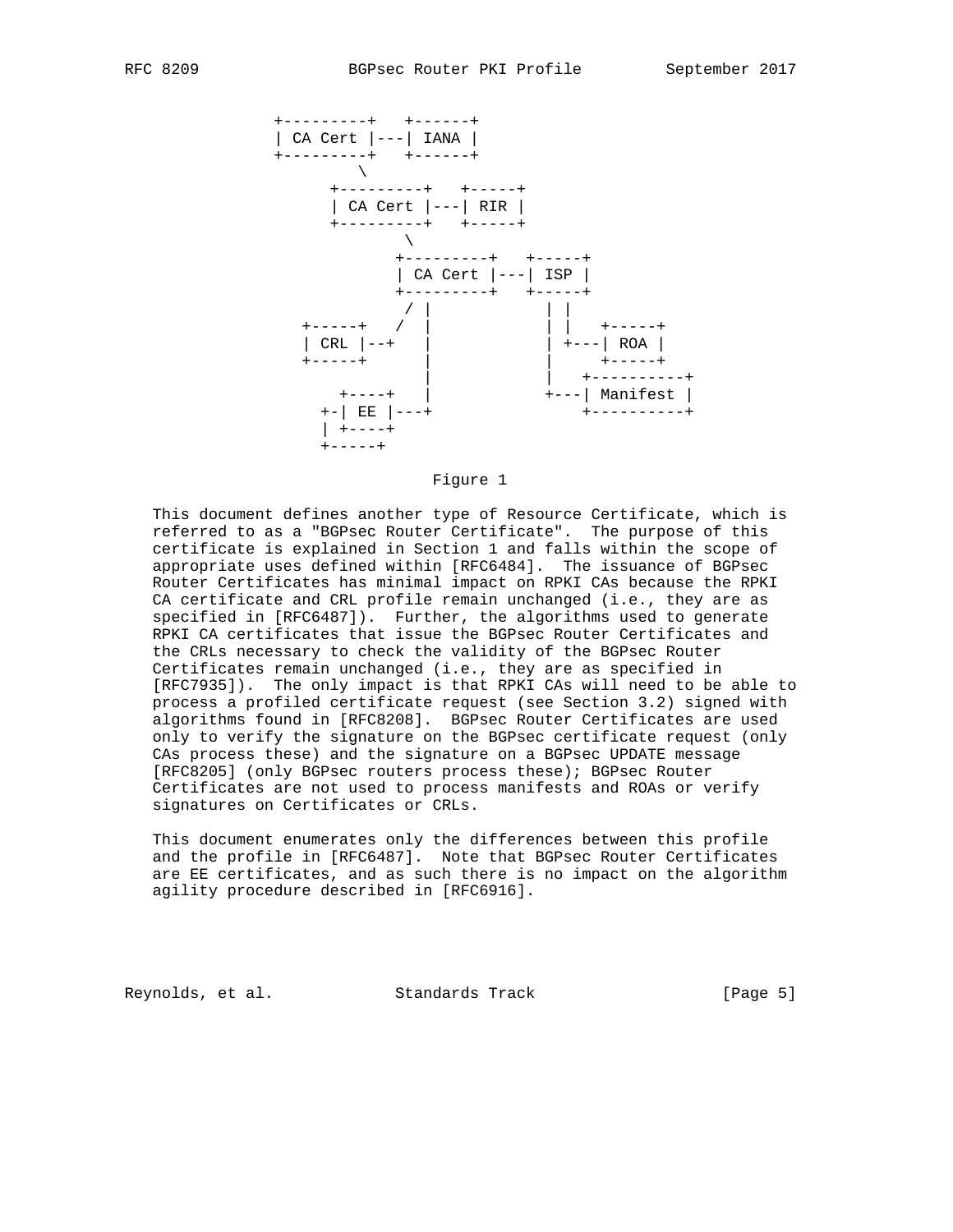### 3. Updates to RFC 6487

3.1. BGPsec Router Certificate Fields

 A BGPsec Router Certificate is consistent with the profile in [RFC6487] as modified by the specifications in this section. As such, it is a valid X.509 public key certificate and consistent with the PKIX profile [RFC5280]. The differences between this profile and the profile in [RFC6487] are specified in this section.

3.1.1. Subject

 Encoding options for the common name that are supported are printableString and UTF8String. For BGPsec Router Certificates, it is RECOMMENDED that the common name attribute contain the literal string "ROUTER-" followed by the 32-bit ASN [RFC3779] encoded as eight hexadecimal digits and that the serial number attribute contain the 32-bit BGP Identifier [RFC4271] (i.e., the router ID) encoded as eight hexadecimal digits. If there is more than one ASN, the choice of which to include in the common name is at the discretion of the Issuer. If the same certificate is issued to more than one router (and hence the private key is shared among these routers), the choice of the router ID used in this name is at the discretion of the Issuer.

3.1.2. Subject Public Key Info

Refer to Section 3.1 of [RFC8208].

- 3.1.3. BGPsec Router Certificate Version 3 Extension Fields
- 3.1.3.1. Basic Constraints

 BGPsec speakers are EEs; therefore, the Basic Constraints extension must not be present, as per [RFC6487].

3.1.3.2. Extended Key Usage

 BGPsec Router Certificates MUST include the Extended Key Usage (EKU) extension. As specified in [RFC6487], this extension must not be marked critical. This document defines one EKU for BGPsec Router Certificates:

 id-kp OBJECT IDENTIFIER ::=  $\{ iso(1)$  identified-organization(3) dod(6) internet(1)  $security(5)$  mechanisms(5)  $pkix(7) kp(3)$ }

id-kp-bgpsec-router OBJECT IDENTIFIER ::= { id-kp 30 }

Reynolds, et al. Standards Track [Page 6]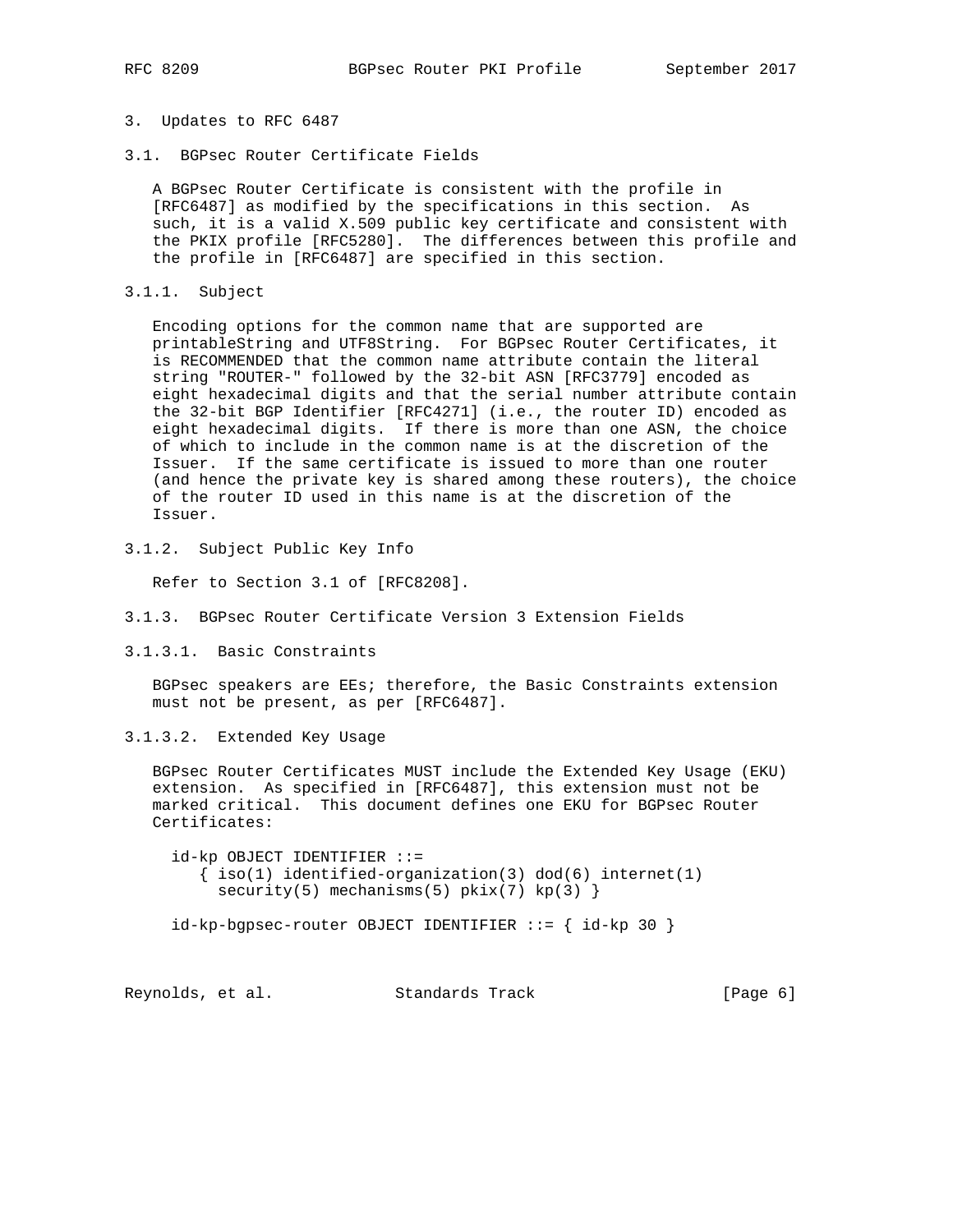A BGPsec router MUST require the EKU extension be present in a BGPsec Router Certificate it receives. If multiple KeyPurposeId values are included, the BGPsec routers need not recognize all of them, as long as the required KeyPurposeId value is present. BGPsec routers MUST reject certificates that do not contain the BGPsec Router EKU even if they include the anyExtendedKeyUsage OID defined in [RFC5280].

3.1.3.3. Subject Information Access

 This extension is not used in BGPsec Router Certificates. It MUST be omitted.

3.1.3.4. IP Resources

 This extension is not used in BGPsec Router Certificates. It MUST be omitted.

3.1.3.5. AS Resources

 Each BGPsec Router Certificate MUST include the AS Resources extension, as specified in Section 4.8.11 of [RFC6487]. The AS Resources extension MUST include one or more ASNs, and the "inherit" element MUST NOT be specified.

3.2. BGPsec Router Certificate Request Profile

 Refer to Section 6 of [RFC6487]. The only differences between this profile and the profile in [RFC6487] are as follows:

o The Basic Constraints extension:

If included, the CA MUST NOT honor the cA boolean if set to TRUE.

o The EKU extension:

 If included, id-kp-bgpsec-router MUST be present (see Section 3.1.3.2). If included, the CA MUST honor the request for id-kp-bgpsec-router.

o The Subject Information Access (SIA) extension:

 If included, the CA MUST NOT honor the request to include the extension.

- o The SubjectPublicKeyInfo field is specified in [RFC8208].
- o The request is signed with the algorithms specified in [RFC8208].

Reynolds, et al. Standards Track [Page 7]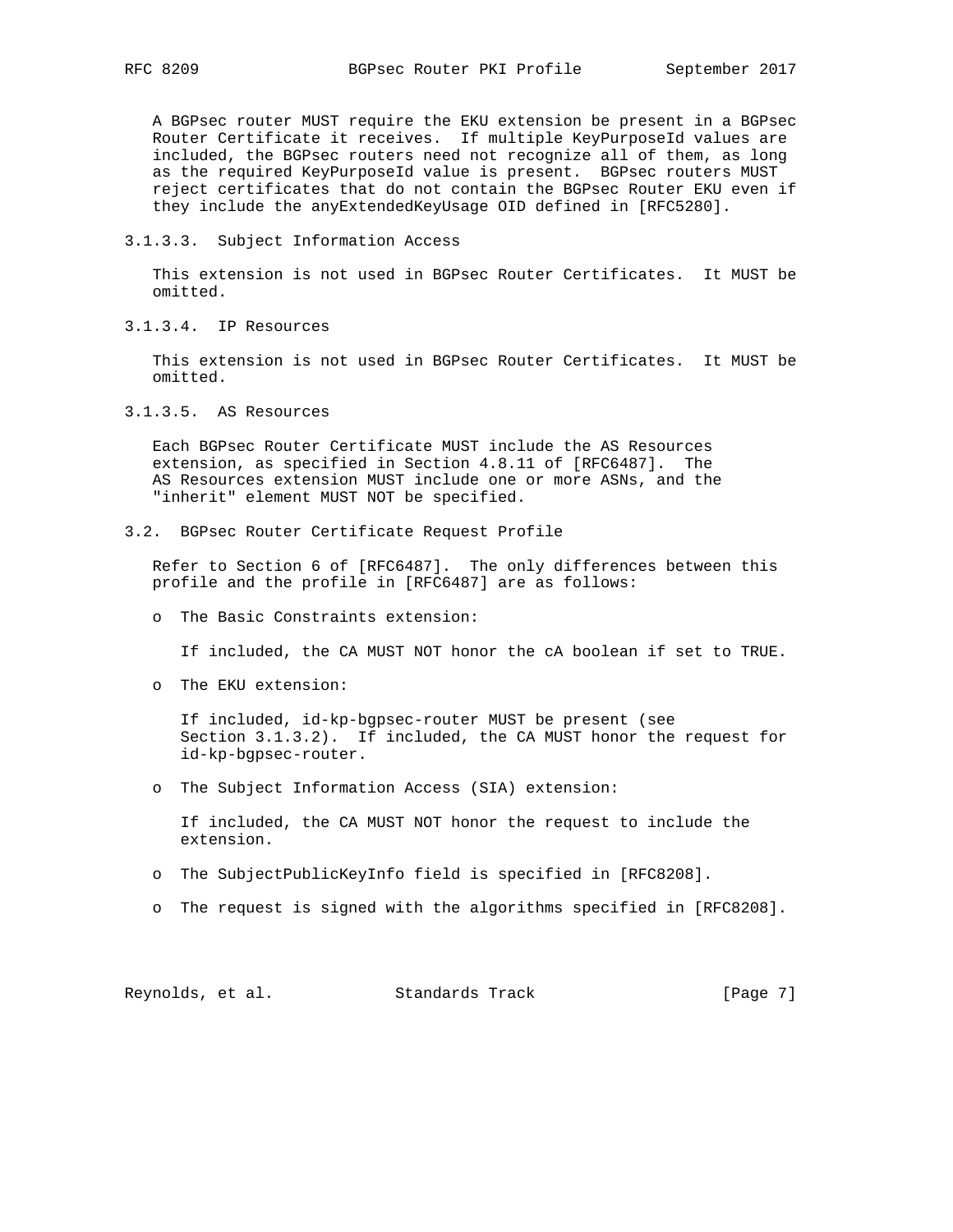3.3. BGPsec Router Certificate Validation

 The validation procedure used for BGPsec Router Certificates is identical to the validation procedure described in Section 7 of [RFC6487] (and any RFC that updates that procedure), as modified below. For example, in step 3 (of the criteria listed in Section 7.2 of [RFC6487]), "The certificate contains all fields that MUST be present" refers to the fields that are required by this specification.

The differences are as follows:

- o BGPsec Router Certificates MUST include the BGPsec Router EKU defined in Section 3.1.3.2.
- o BGPsec Router Certificates MUST NOT include the SIA extension.
- o BGPsec Router Certificates MUST NOT include the IP Resources extension.
- o BGPsec Router Certificates MUST include the AS Resources extension.
- o BGPsec Router Certificates MUST include the subjectPublicKeyInfo field described in [RFC8208].

 NOTE: BGPsec RPs will need to support the algorithms in [RFC8208], which are used to validate BGPsec signatures, as well as the algorithms in [RFC7935], which are needed to validate signatures on BGPsec certificates, RPKI CA certificates, and RPKI CRLs.

3.4. Router Certificates and Signing Functions in the RPKI

 As described in Section 1, the primary function of BGPsec Router Certificates in the RPKI is for use in the context of certification of AS paths in the BGPsec protocol.

 The private key associated with a router EE certificate may be used multiple times in generating signatures in multiple instances of the BGPsec\_PATH attribute Signature Segments [RFC8205]. That is, the BGPsec Router Certificate is used to validate multiple signatures.

 BGPsec Router Certificates are stored in the issuing CA's repository, where a repository following [RFC6481] MUST use a .cer filename extension for the certificate file.

Reynolds, et al. Standards Track [Page 8]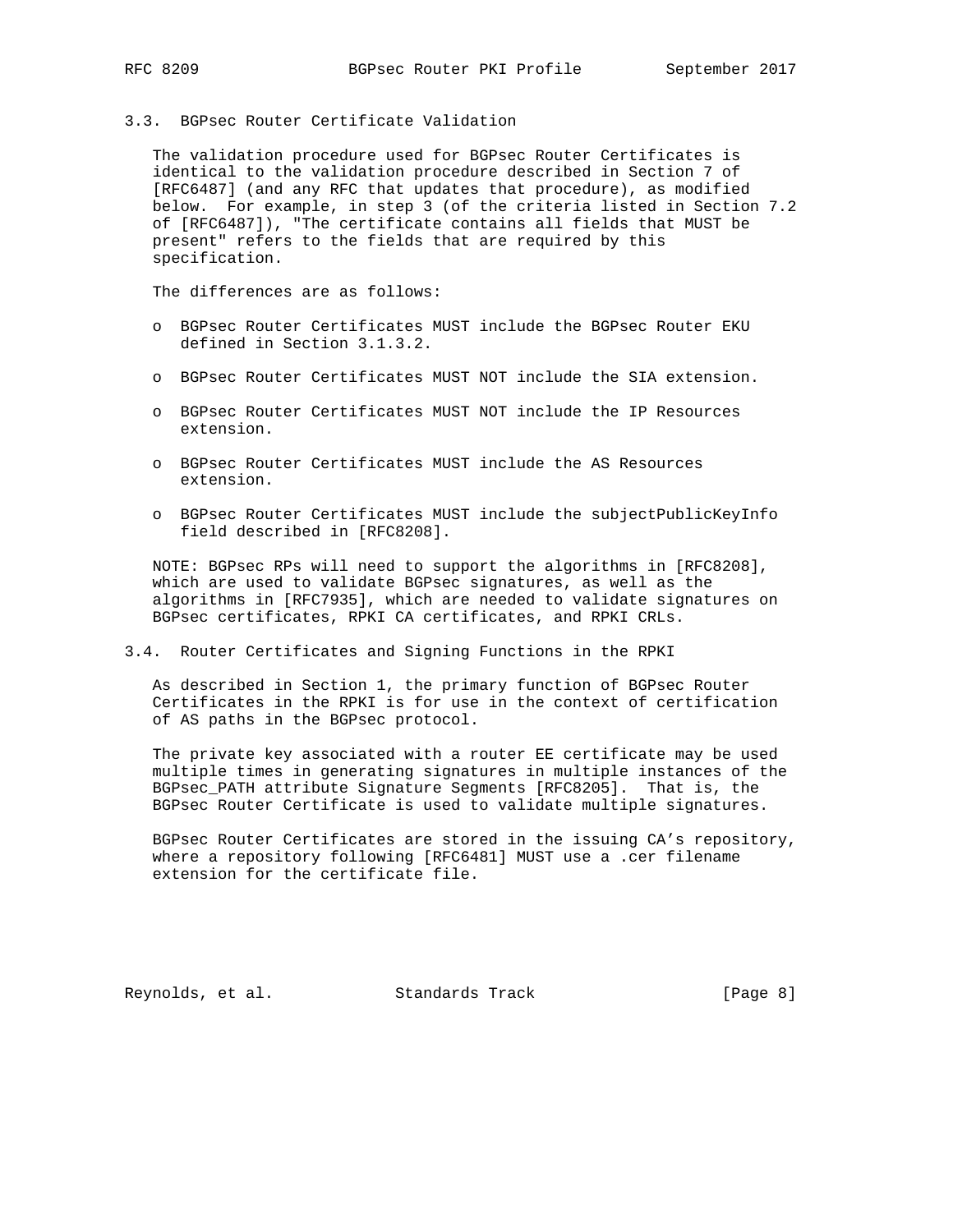#### 4. Design Notes

 The BGPsec Router Certificate profile is based on the Resource Certificate profile as specified in [RFC6487]. As a result, many of the design choices herein are a reflection of the design choices that were taken in that prior work. The reader is referred to [RFC6484] for a fuller discussion of those choices.

 CAs are required by the Certificate Policy (CP) [RFC6484] to issue properly formed BGPsec Router Certificates regardless of what is present in the certificate request, so there is some flexibility permitted in the certificate requests:

- o BGPsec Router Certificates are always EE certificates; therefore, requests to issue a CA certificate result in EE certificates;
- o BGPsec Router Certificates are always EE certificates; therefore, requests for Key Usage extension values keyCertSign and cRLSign result in certificates with neither of these values;
- o BGPsec Router Certificates always include the BGPsec Router EKU value; therefore, requests without the value result in certificates with the value; and,
- o BGPsec Router Certificates never include the SIA extension; therefore, requests with this extension result in certificates without the extension.

 Note that this behavior is similar to the CA including the AS Resources extension in issued BGPsec Router Certificates, despite the fact that it is not present in the request.

5. Implementation Considerations

 This document permits the operator to include a list of ASNs in a BGPsec Router Certificate. In that case, the router certificate would become invalid if any one of the ASNs is removed from any superior CA certificate along the path to a trust anchor. Operators could choose to avoid this possibility by issuing a separate BGPsec Router Certificate for each distinct ASN, so that the router certificates for ASNs that are retained in the superior CA certificate would remain valid.

Reynolds, et al. Standards Track [Page 9]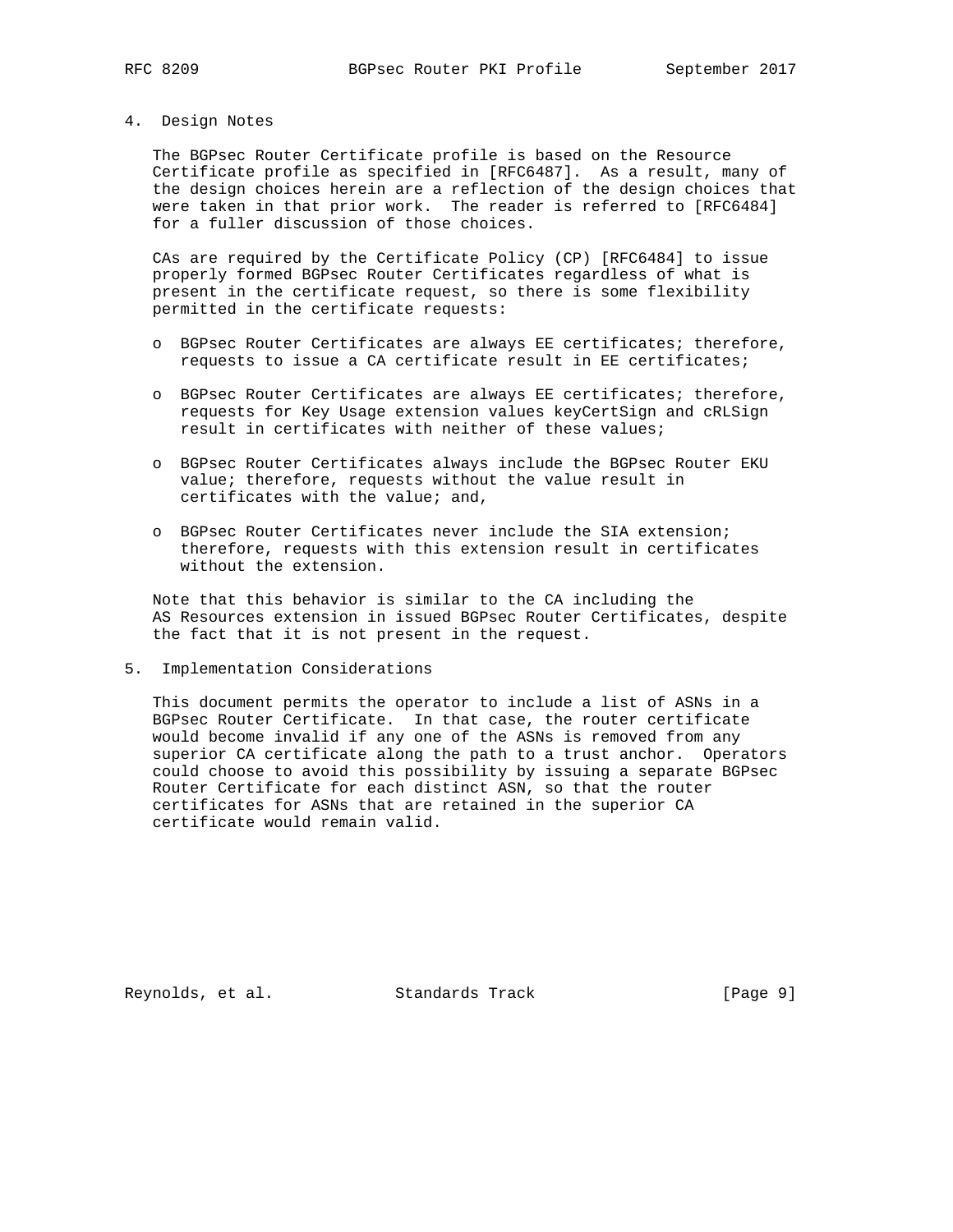## 6. Security Considerations

The security considerations of [RFC6487] apply.

 A BGPsec Router Certificate will fail RPKI validation as defined in [RFC6487] because the cryptographic algorithms used are different. Consequently, an RP needs to identify the EKU to determine the appropriate Validation constraint.

 A BGPsec Router Certificate is an extension of the RPKI [RFC6480] to encompass routers. It is a building block of BGPsec and is used to validate signatures on BGPsec Signature Segment origination of signed path segments [RFC8205]. Thus, its essential security function is the secure binding of one or more ASNs to a public key, consistent with the RPKI allocation/assignment hierarchy.

 Hash functions [RFC8208] are used when generating the two key identifier extensions (i.e., Subject Key Identifier and Issuer Key Identifier) included in BGPsec certificates. However, as noted in [RFC6818], collision resistance is not a required property of one-way hash functions when used to generate key identifiers. Regardless, hash collisions are unlikely, but they are possible, and if detected an operator should be alerted. A Subject Key Identifier collision might cause the incorrect certificate to be selected from the cache, resulting in a failed signature validation.

# 7. IANA Considerations

 This document makes use of two OIDs in the SMI registry for PKIX. One is for the ASN.1 module [X680] [X690] in Appendix A, and it comes from the "SMI Security for PKIX Module Identifier" IANA registry (id-mod-bgpsec-eku). The other is for the BGPsec Router EKU defined in Section 3.1.3.2 and Appendix A, and it comes from the "SMI Security for PKIX Extended Key Purpose" IANA registry (id-kp-bgpsec-router). These OIDs were assigned before management of the PKIX Arc was handed to IANA. The references in those registries have been updated to point to this document.

Reynolds, et al. Standards Track [Page 10]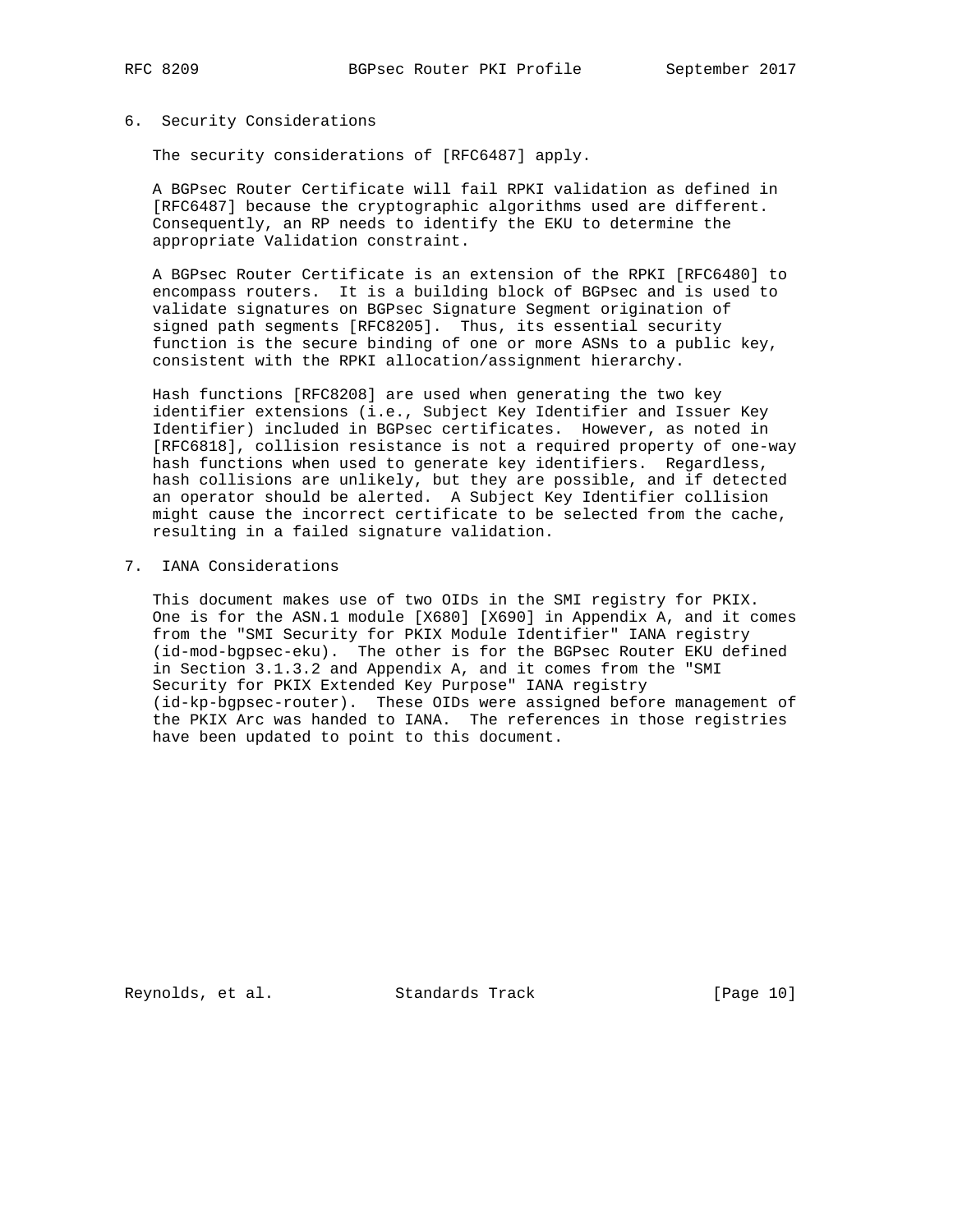# 8. References

- 8.1. Normative References
	- [RFC2119] Bradner, S., "Key words for use in RFCs to Indicate Requirement Levels", BCP 14, RFC 2119, DOI 10.17487/RFC2119, March 1997, <https://www.rfc-editor.org/info/rfc2119>.
	- [RFC3779] Lynn, C., Kent, S., and K. Seo, "X.509 Extensions for IP Addresses and AS Identifiers", RFC 3779, DOI 10.17487/RFC3779, June 2004, <https://www.rfc-editor.org/info/rfc3779>.
	- [RFC4271] Rekhter, Y., Ed., Li, T., Ed., and S. Hares, Ed., "A Border Gateway Protocol 4 (BGP-4)", RFC 4271, DOI 10.17487/RFC4271, January 2006, <https://www.rfc-editor.org/info/rfc4271>.
	- [RFC5280] Cooper, D., Santesson, S., Farrell, S., Boeyen, S., Housley, R., and W. Polk, "Internet X.509 Public Key Infrastructure Certificate and Certificate Revocation List (CRL) Profile", RFC 5280, DOI 10.17487/RFC5280, May 2008, <https://www.rfc-editor.org/info/rfc5280>.
	- [RFC6481] Huston, G., Loomans, R., and G. Michaelson, "A Profile for Resource Certificate Repository Structure", RFC 6481, DOI 10.17487/RFC6481, February 2012, <https://www.rfc-editor.org/info/rfc6481>.
	- [RFC6486] Austein, R., Huston, G., Kent, S., and M. Lepinski, "Manifests for the Resource Public Key Infrastructure (RPKI)", RFC 6486, DOI 10.17487/RFC6486, February 2012, <https://www.rfc-editor.org/info/rfc6486>.
	- [RFC6487] Huston, G., Michaelson, G., and R. Loomans, "A Profile for X.509 PKIX Resource Certificates", RFC 6487, DOI 10.17487/RFC6487, February 2012, <https://www.rfc-editor.org/info/rfc6487>.
	- [RFC7935] Huston, G. and G. Michaelson, Ed., "The Profile for Algorithms and Key Sizes for Use in the Resource Public Key Infrastructure", RFC 7935, DOI 10.17487/RFC7935, August 2016, <https://www.rfc-editor.org/info/rfc7935>.

Reynolds, et al. Standards Track [Page 11]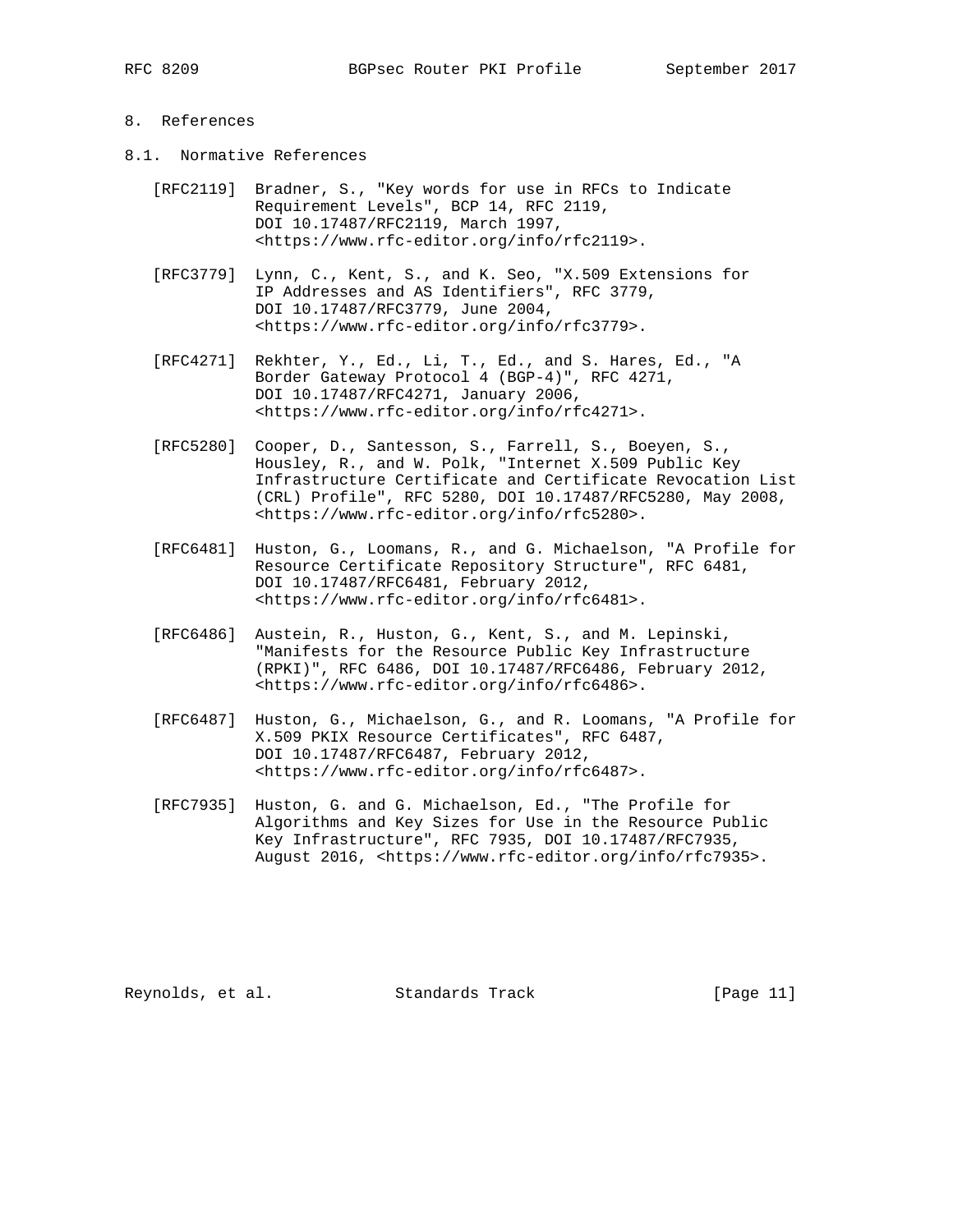- [RFC8174] Leiba, B., "Ambiguity of Uppercase vs Lowercase in RFC 2119 Key Words", BCP 14, RFC 8174, DOI 10.17487/RFC8174, May 2017, <https://www.rfc-editor.org/info/rfc8174>.
- [RFC8205] Lepinski, M., Ed., and K. Sriram, Ed., "BGPsec Protocol Specification", RFC 8205, DOI 10.17487/RFC8205, September 2017, <https://www.rfc-editor.org/info/rfc8205>.
- [RFC8208] Turner, S. and O. Borchert, "BGP Algorithms, Key Formats, and Signature Formats", RFC 8208, DOI 10.17487/RFC8208, September 2017, <https://www.rfc-editor.org/info/rfc8208>.
- [X680] ITU-T, "Information technology Abstract Syntax Notation One (ASN.1): Specification of basic notation", ITU-T Recommendation X.680, ISO/IEC 8824-1, August 2015, <https://www.itu.int/rec/T-REC-X.680/en>.
- [X690] ITU-T, "Information technology ASN.1 encoding rules: Specification of Basic Encoding Rules (BER), Canonical Encoding Rules (CER) and Distinguished Encoding Rules (DER)", ITU-T Recommendation X.690, ISO/IEC 8825-1, August 2015, <https://www.itu.int/rec/T-REC-X.690/en>.

# 8.2. Informative References

- [RFC4272] Murphy, S., "BGP Security Vulnerabilities Analysis", RFC 4272, DOI 10.17487/RFC4272, January 2006, <https://www.rfc-editor.org/info/rfc4272>.
- [RFC5123] White, R. and B. Akyol, "Considerations in Validating the Path in BGP", RFC 5123, DOI 10.17487/RFC5123, February 2008, <https://www.rfc-editor.org/info/rfc5123>.
- [RFC5492] Scudder, J. and R. Chandra, "Capabilities Advertisement with BGP-4", RFC 5492, DOI 10.17487/RFC5492, February 2009, <https://www.rfc-editor.org/info/rfc5492>.
- [RFC6480] Lepinski, M. and S. Kent, "An Infrastructure to Support Secure Internet Routing", RFC 6480, DOI 10.17487/RFC6480, February 2012, <https://www.rfc-editor.org/info/rfc6480>.
- [RFC6482] Lepinski, M., Kent, S., and D. Kong, "A Profile for Route Origin Authorizations (ROAs)", RFC 6482, DOI 10.17487/RFC6482, February 2012, <https://www.rfc-editor.org/info/rfc6482>.

| Reynolds, et al. | Standards Track | [Page $12$ ] |
|------------------|-----------------|--------------|
|------------------|-----------------|--------------|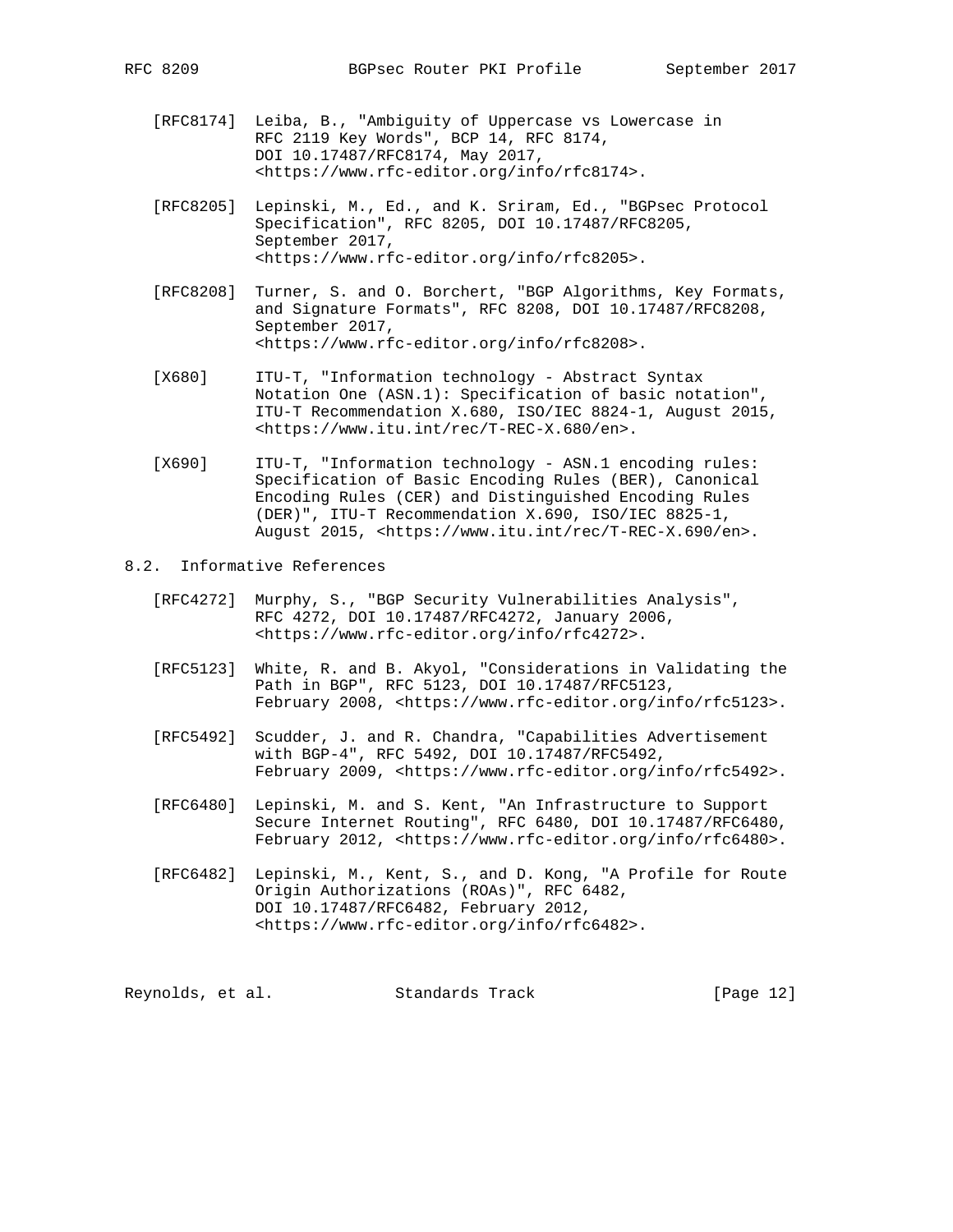- [RFC6484] Kent, S., Kong, D., Seo, K., and R. Watro, "Certificate Policy (CP) for the Resource Public Key Infrastructure (RPKI)", BCP 173, RFC 6484, DOI 10.17487/RFC6484, February 2012, <https://www.rfc-editor.org/info/rfc6484>.
- [RFC6818] Yee, P., "Updates to the Internet X.509 Public Key Infrastructure Certificate and Certificate Revocation List (CRL) Profile", RFC 6818, DOI 10.17487/RFC6818, January 2013, <https://www.rfc-editor.org/info/rfc6818>.
- [RFC6916] Gagliano, R., Kent, S., and S. Turner, "Algorithm Agility Procedure for the Resource Public Key Infrastructure (RPKI)", BCP 182, RFC 6916, DOI 10.17487/RFC6916, April 2013, <https://www.rfc-editor.org/info/rfc6916>.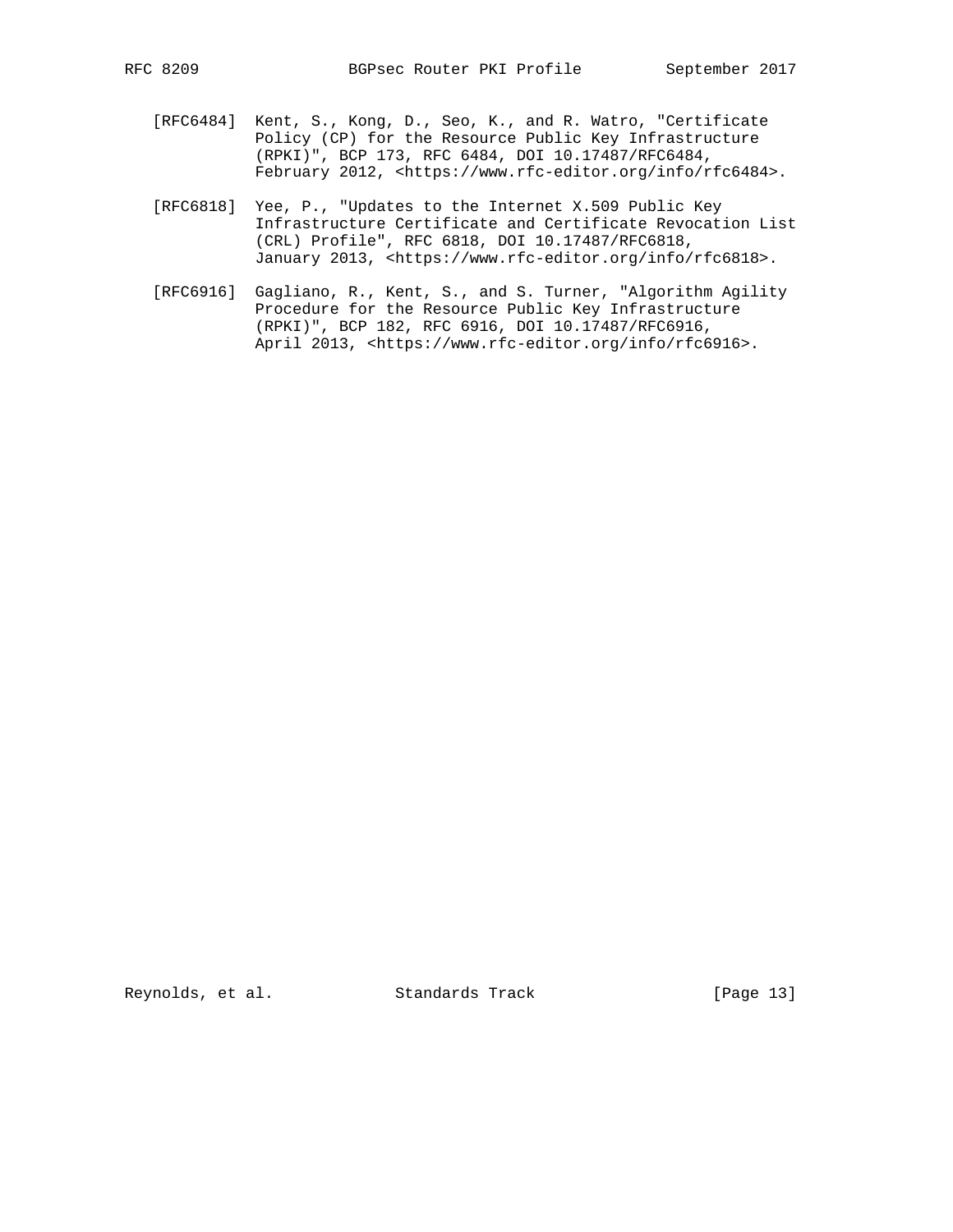Appendix A. ASN.1 Module BGPSECEKU  $\{ iso(1)$  identified-organization(3) dod(6) internet(1) security(5) mechanisms(5) pkix(7) id-mod(0) id-mod-bgpsec-eku(84) } DEFINITIONS EXPLICIT TAGS ::= BEGIN -- EXPORTS ALL -- -- IMPORTS NOTHING -- -- OID Arc - id-kp OBJECT IDENTIFIER ::= { iso(1) identified-organization(3) dod(6) internet(1) security(5) mechanisms(5)  $pkix(7) kp(3)$  -- BGPsec Router Extended Key Usage - id-kp-bgpsec-router OBJECT IDENTIFIER ::= { id-kp 30 } END